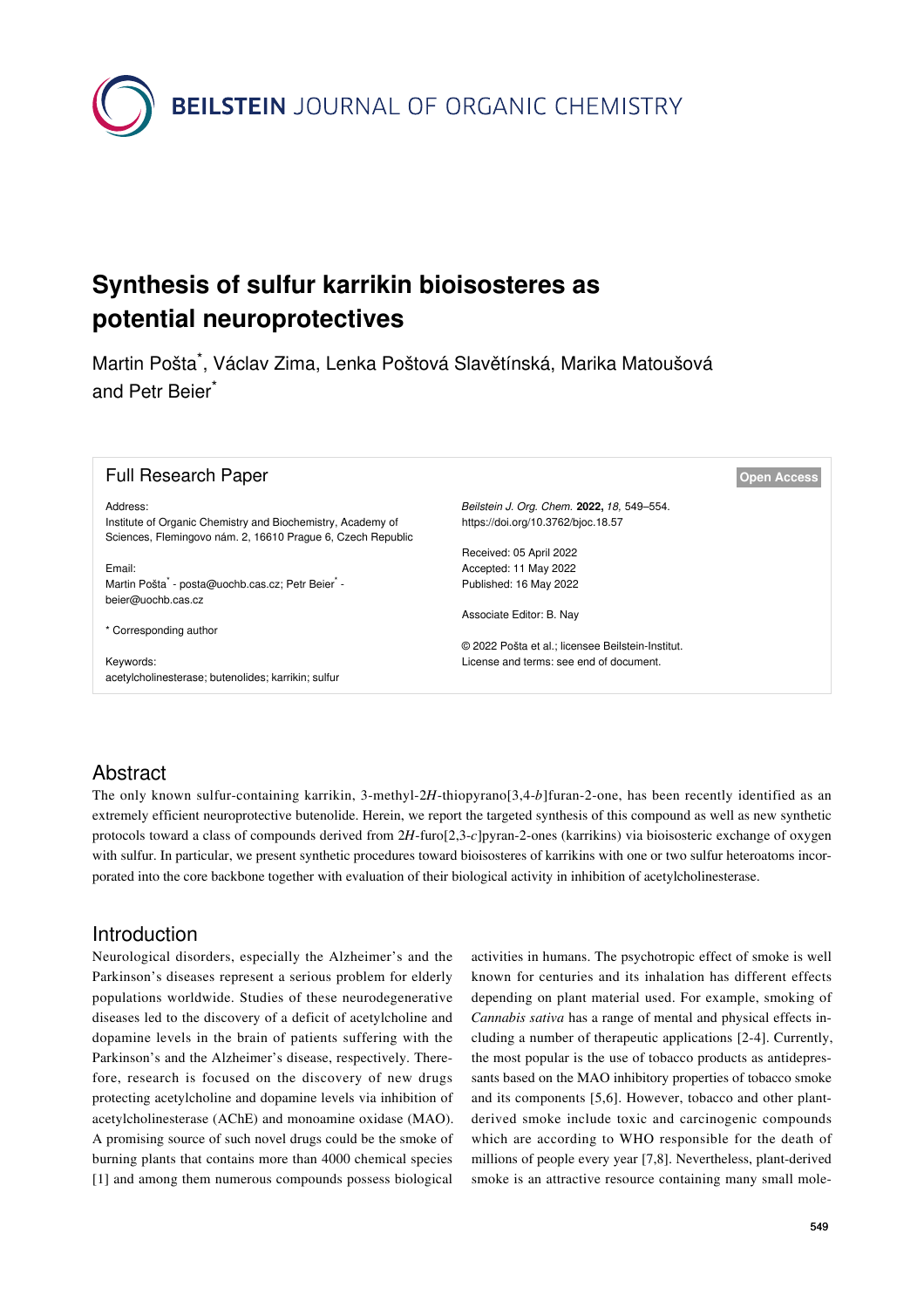cules, many of which are unknown, that could have untapped potential in medicine. The study of the relationship between the components of plant-derived smoke and MAO and/or AChE can lead to safe and efficient drugs and drug scaffolds from a yet unexploited resource.

One very important bioactive constituent of smoke of burning vegetation are karrikins [\(Figure 1](#page-1-0)) discovered in 2004 independently by Flematti [\[9\]](#page-4-4) and Van Staden [\[10\]](#page-4-5). This class of molecules has been identified as an extremely potent seed germination stimulant, promoting germination and the development of early seedling in many plant species at sub-nanomolar concentrations [\[11-14\].](#page-4-6) Structurally, the karrikin backbone consists of a fused pyran and a furanone ring. Each particular molecule differs in the number of methyl groups in positions C3, C5 and C7. Structures of the four most active and abundant karrikins  $(KAR_1-KAR_4)$  are depicted in [Figure 1](#page-1-0). The synthesis of these heterocycles is rather challenging, because the fused pyran and furanone system cannot be easily prepared by standard cyclization methods [\[15-17\].](#page-4-7)

<span id="page-1-0"></span>

<span id="page-1-1"></span>**Figure 1:** Structures of naturally occurring karrikins.

Although karrikins are extremely active plant growth regulators [\[14,18,19\],](#page-4-8) their biological activity in humans was not investigated until recently. In 2019 a study of Naidoo et al. [\[20\]](#page-5-0) reported naturally occurring karrikins as compounds with moderate inhibitory activity against both types of monoamine oxidases (MAO-A and MAO-B) and acetylcholinesterase, while the sulfur bioiostere 3-methyl-2*H*-thiopyrano[3,4-*b*]furan-2-one (**8**) [\[21\]](#page-5-1) exhibited excellent activity. No targeted synthesis of **8** exists; it was isolated in low yield as a side-product in the synthesis of  $KAR_1$  (1) [\[21\]](#page-5-1). In this reaction sequence, thiopyranthione **6b** is the side-product in the pyranthione **6a** synthesis and both analogues were progressed to the final furan ring closure ([Scheme 1](#page-1-1)). A plausible mechanism for the cyclization of compounds **7** is the Darzens reaction to episulfide, followed by Barton–Kellogg-type reaction with triphenylphosphine and elimination of triphenylphosphine sulfide. Compound **8** showed lower germination activity than  $KAR_1$  [\[22\]](#page-5-2), but achieved  $IC_{50}$ values of 30 nM for MAO-B and 80 nM for AChE, respectively [\[20\]](#page-5-0), and therefore, it represents a promising therapeutic potential against Alzheimer's and Parkinson's diseases.

The goal of this work is the development of a targeted synthesis of **8** and other sulfur analogues of karrikins in order to study the effect of bioisosteric exchange together with the effect of substitution along the karrikin backbone on the inhibitory activity against AChE. The target sulfur analogues of karrikins are shown on [Figure 2](#page-2-0).

# Results and Discussion Synthesis of KAR analogues with sulfur in position C2

A series of thiones, derived from the 2*H*-furo[2,3-*c*]pyran-2 thione core, differing in the number and the position of methyl

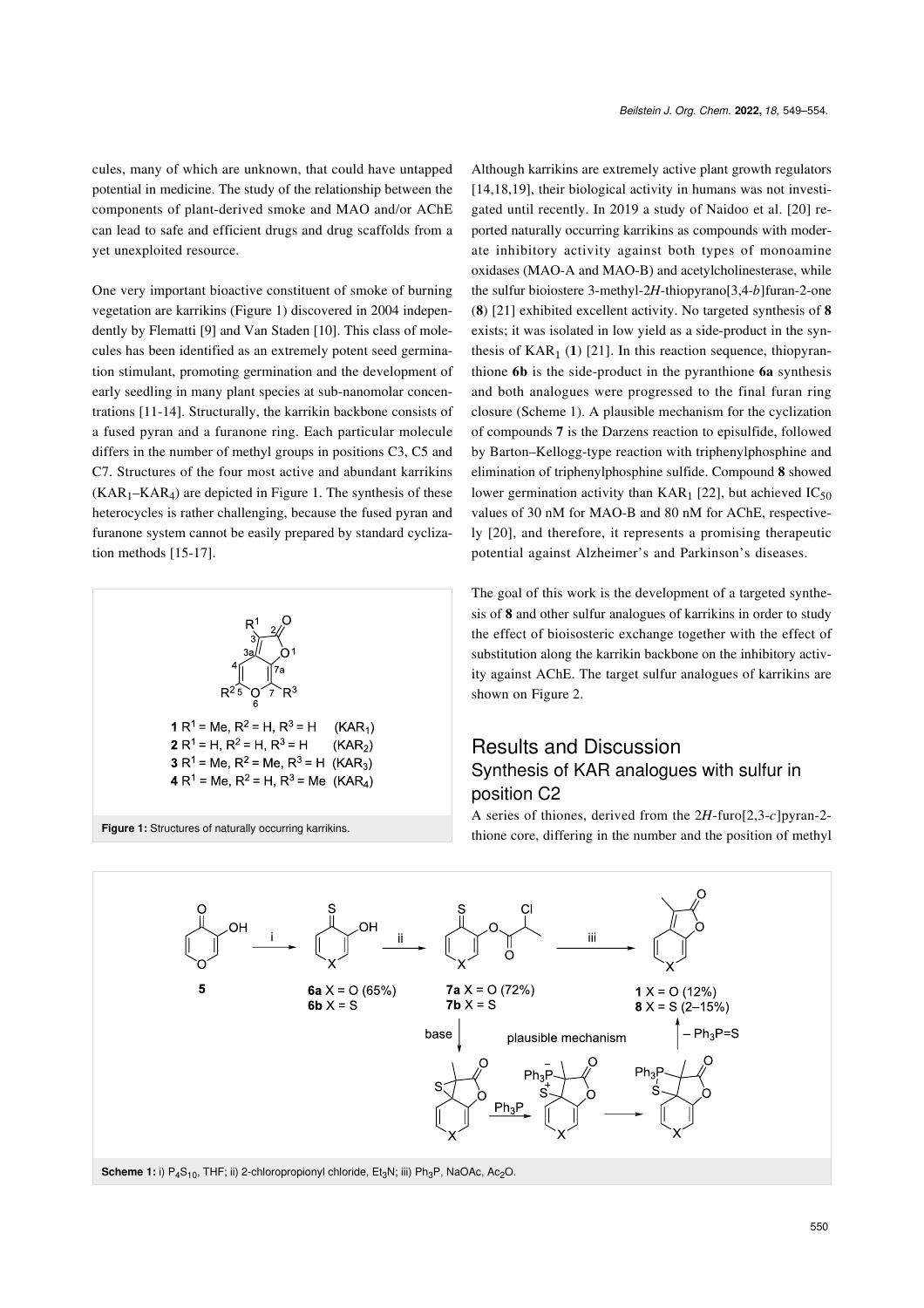<span id="page-2-0"></span>

groups (**9**–**12**), has been prepared from appropriate karrikins. Starting materials, karrikins  $KAR_1(1)$ ,  $KAR_3(3)$  and  $KAR_4(4)$ ([Figure 1](#page-1-0)) were synthesized from pyromeconic acid (**5**), allomaltol (**13**) or maltol (**14**), respectively, following a published procedure [\[21,23\],](#page-5-1) while karrikin KAR<sub>2</sub> (2) was synthesized from **p-xylose** [\[24\].](#page-5-3)

The conversion of karrikins **1**–**4** to the corresponding C2 thiones **9**–**12** was accomplished using microwave-assisted heating with Lawesson's reagent and hexamethyldisiloxane (HMDO) ([Scheme 2\)](#page-2-1) and provided the target compounds in good to high yields.

#### Synthesis of KAR analogues with sulfur in position 6

Two different synthetic approaches were used for the preparation of C6 sulfur bioisosteres bearing a thiopyran moiety. For the synthesis of  $KAR_1$ ,  $KAR_3$  and  $KAR_4$  analogues, we proposed a synthetic strategy based on a procedure [\[21\]](#page-5-1) employing

<span id="page-2-1"></span>

the cyclization of appropriate esters of thiopyranthiones ([Scheme 3](#page-2-2)). We expected that heterocyclic atom exchange used in the literature [\[25\]](#page-5-4) for the synthesis of dithiomaltol **16b** directly from commercially available maltol (**14**) would proceed also with pyromeconic acid (**5**) [\[26\]](#page-5-5) and allomaltol (**13**) [\[27\]](#page-5-6). Unfortunately, the treatment of hydroxypyranones **5**, **13** and **14** with Lawesson's reagent resulted in an inseparable mixture (approx. 1:1) of pyranthiones **6a**, **15a**, **16a** and thiopyranthiones **6b**, **15b**, **16b** in low yields up to 30% in all the cases.

In order to increase the selectivity and the yields, an improved procedure [\[28\]](#page-5-7) has been tested. An additive, HMDO applied together with Lawesson's reagent improved significantly the yields of thiopyranthiones **6b**, **15b**, **16b** over pyranthiones **6a**, **15a**, **16a**. In contrast to previous reports on related systems [\[28-](#page-5-7) [31\]](#page-5-7), microwave heating did not improve the yields; therefore, conventional heating was used in our case.

<span id="page-2-2"></span>

Scheme 3: i) P<sub>4</sub>S<sub>10</sub> or Lawesson's reagent, see table for conditions; ii) 2-chloropropionyl chloride, Et<sub>3</sub>N, DCM, 0 °C; iii) AcONa, Ph<sub>3</sub>P, Ac<sub>2</sub>O, reflux. <sup>a</sup>Reported yields are <sup>1</sup>H NMR yields. <sup>b</sup>Isolated yield.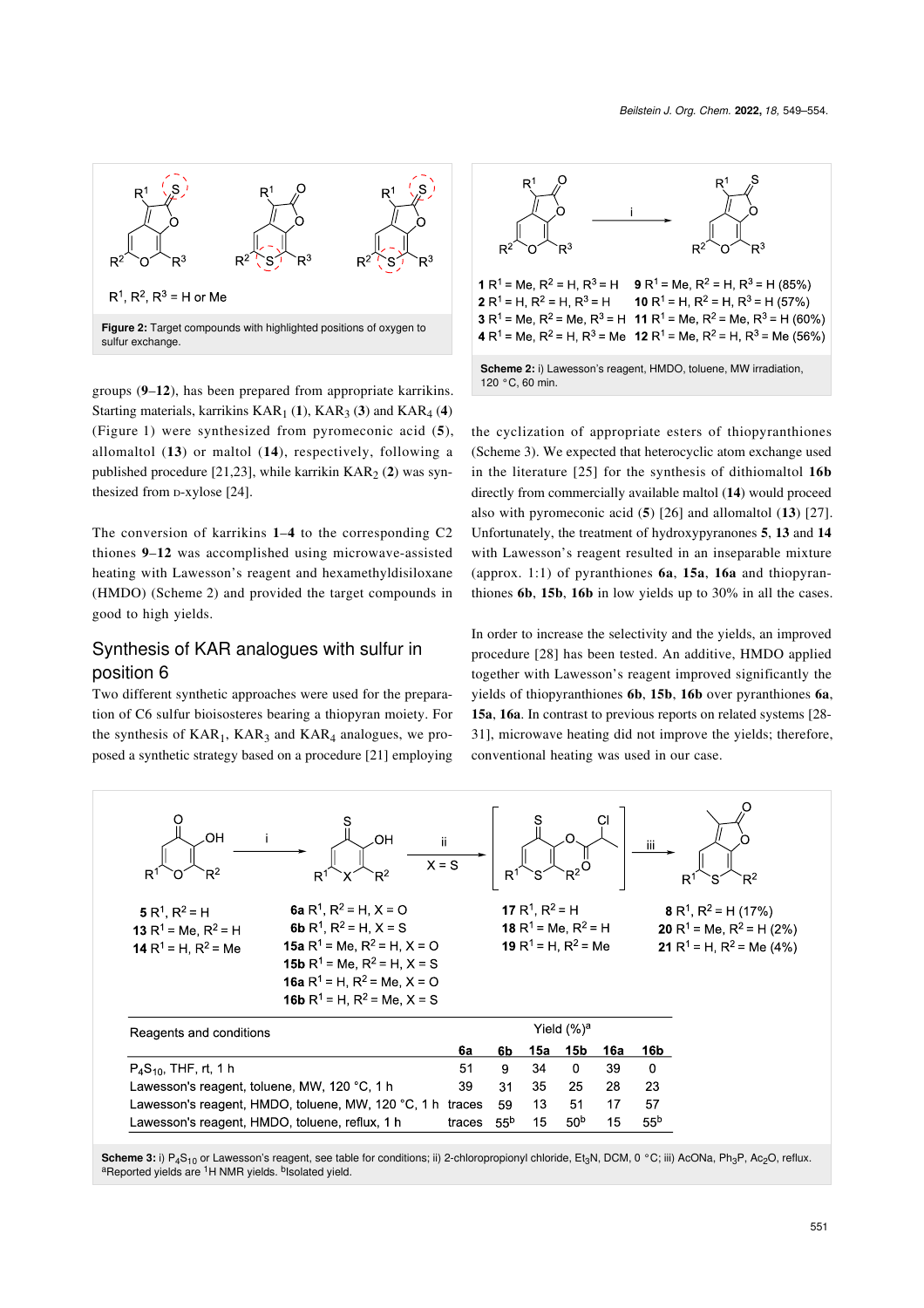Generally, **5** is the most reactive among the substrates and the experiments proved that only **5** and not **13** or **14** can be partially converted to thiopyranthione **6b** in the presence of  $P_4S_{10}$  without heating. This observation explains the formation of sideproduct **8** in the original Flematti's synthesis [\[21\]](#page-5-1) ([Scheme 1\)](#page-1-1).

With thiopyranthiones **6b**, **15b**, **16b** in hand, we carried out the esterification step with 2-chloropropionyl chloride, followed by intramolecular cyclization which provided the desired compounds **8**, **20** and **21** albeit in low yields.

Due to the extremely low isolated yield of compounds **20** and **21**, we looked for an alternative more efficient procedure. In 2008 Sun et al. [\[32\]](#page-5-8) described a method of karrikin alkylation in position 7 via direct metalation with lithium bis(trimethylsilyl)amide (LiHMDS), followed by the addition of an alkyl halide. Application of this method to **8** provided the target molecule **21** in good yield [\(Scheme 4](#page-3-0)). It has to be mentioned that the metalation proceeds exclusively at C7, and thus cannot be used for the preparation of **20** via alkylation at C5.

<span id="page-3-0"></span>

Our attempt to prepare the desmethyl analogue **26** through esterification of **6b** with chloroacetyl chloride followed by intramolecular cyclization stayed unrewarded due to the lack of reactivity in the cyclization step.

In order to overcome this problem a new strategy was developed. We combined the synthetic protocol of Goddard-Borger [\[24\]](#page-5-3) for the preparation of **2** using the Xavier's procedure [\[33\]](#page-5-9) towards 5-thiopyranose-fused butenolides and the reaction pathway is outlined in [Scheme 5](#page-3-1).

The synthesis of the key intermediate butenolide **23** was accomplished starting from easily available D-xylose, following a published multistep procedure [\[33\]](#page-5-9). The synthesis of target compound **26** was accomplished in two steps by double esterification and elimination of **23**. Dicarbonate **24** partially eliminated over C7–C7a to give **25** upon aqueous workup. In order to maximize the yield, the organic fraction containing a mixture of **24** and **25** was treated with triethylamine in order to obtain the eliminated product exclusively. The second elimination over C4–C5 resulted in a low yield of **26** (41%) (not shown in [Scheme 5\)](#page-3-1) and a high  $(\text{Ph}_3\text{P})_4\text{Pd}$  catalyst load (10%) was necessary, despite the fact that allylic carbonates are good substrates in these Tsuji–Trost eliminations [\[34\]](#page-5-10). However, in the presence of *N,O*-bis(trimethylsilyl)acetamide (BSA) a standard catalyst loading (4 mol %) was sufficient to obtain **26** in a good yield (74%, [Scheme 5\)](#page-3-1).

### Synthesis of KAR analogues with sulfur in positions C2 and 6

2*H*-Thiopyrano[3,4-*b*]furan-2-thione derivatives **27**–**30** were prepared from **8**, **20**, **21**, and **26** using microwave heating with Lawesson's reagent and HMDO [\(Scheme 6\)](#page-4-9). Thionation provided the title compounds in good to high yields.

#### Biochemical study – AchE inhibition

The compounds were further tested for their ability to inhibit AChE in vitro [\[24\].](#page-5-3) Based on the data by Naidoo et al. [\[20\]](#page-5-0), where KAR<sub>3</sub> and sulfur-substituted karrikin (8) showed signifi-

<span id="page-3-1"></span>

THF.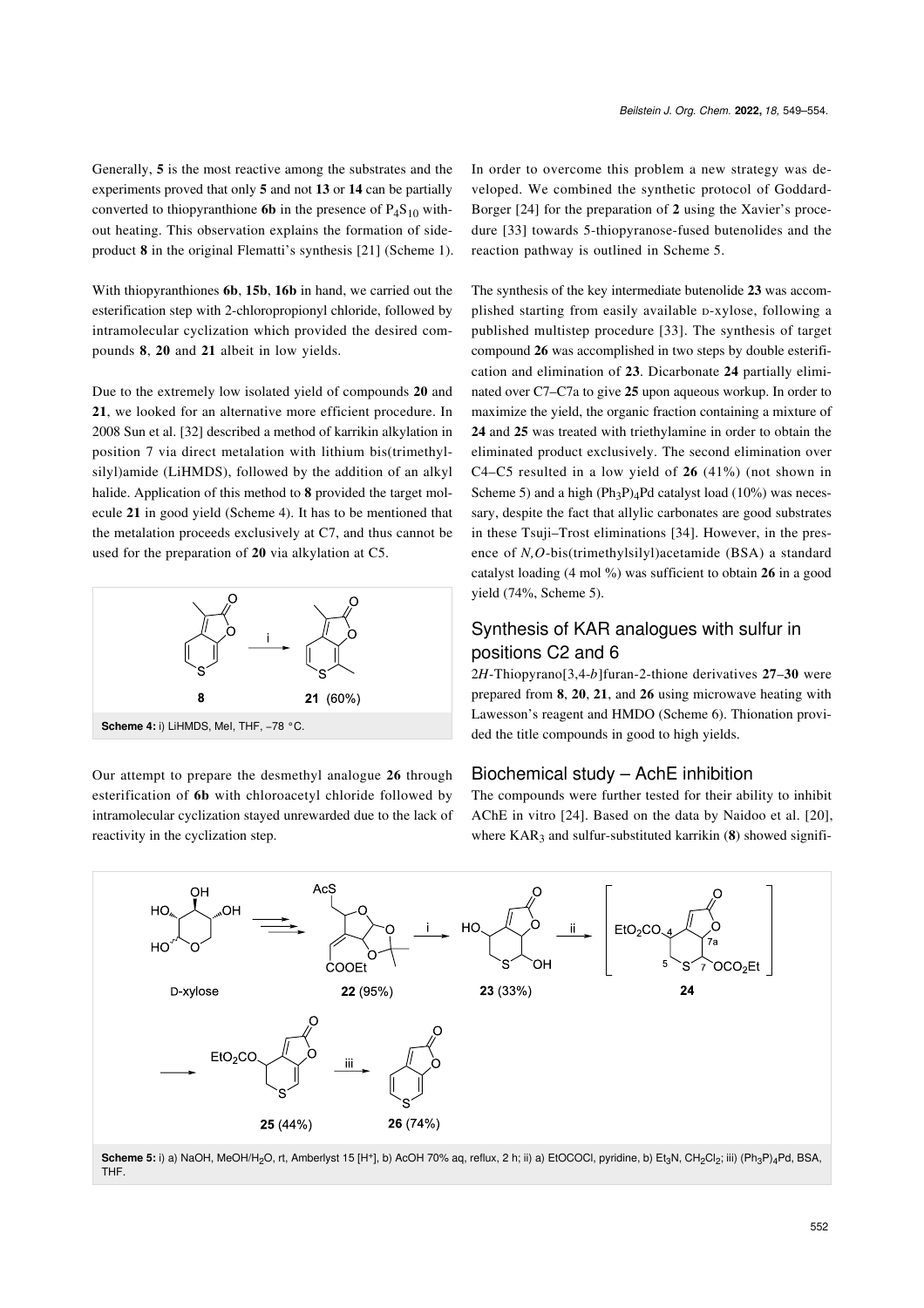<span id="page-4-9"></span>

cant (submicromolar) inhibition effects on AChE, comparable activity was expected in the current series of compounds. However, no significant activity was observed. At 10 uM screening concentration the most active analogues (**28** and **29**) only reached approx. 15% inhibition which corresponds to the expected  $IC_{50}$  values in high micromolar range ([Table 1\)](#page-4-10).

<span id="page-4-10"></span>

| Compound     | AChE residual<br>activity at 10 µM<br>(% of untreated) | AChE $IC_{50}$ ( $\mu$ M) |
|--------------|--------------------------------------------------------|---------------------------|
| none         | $100 \pm 3$                                            |                           |
| galanthamine | $16 \pm 1$                                             | $1.5 \pm 0.5$             |
| 1            |                                                        | 477 ± 0.12 [20]           |
| 3            |                                                        | $0.37 \pm 0.02$ [20]      |
| 8            |                                                        | $0.08 \pm 0.006$ [20]     |
| 9            | $95 \pm 8$                                             | n.d.                      |
| 10           | $99 \pm 3$                                             | n.d.                      |
| 11           | $93 \pm 3$                                             | n.d.                      |
| 12           | $91 \pm 2$                                             | n.d.                      |
| 20           | $90 \pm 2$                                             | n.d.                      |
| 21           | $91 \pm 2$                                             | n.d.                      |
| 26           | $99 \pm 0.4$                                           | n.d.                      |
| 27           | $97 + 5$                                               | n.d.                      |
| 28           | $85 \pm 1$                                             | n.d.                      |
| 29           | $86 \pm 2$                                             | n.d.                      |
| 30           | $92 \pm 1$                                             | n.d.                      |

# Conclusion

In conclusion, efficient synthetic protocols for the synthesis of sulfur analogues of karrikin were developed. The original synthetic methodology for the preparation of analogues of karrikins with one sulfur atom in position C2 or position 6, or two sulfur atoms in both positions was improved; however, observed biological activities towards AChE were rather low.

# Supporting Information

#### Supporting Information File 1

Experimental part, compound characterization and copies of NMR spectra. [\[https://www.beilstein-journals.org/bjoc/content/](https://www.beilstein-journals.org/bjoc/content/supplementary/1860-5397-18-57-S1.pdf) [supplementary/1860-5397-18-57-S1.pdf\]](https://www.beilstein-journals.org/bjoc/content/supplementary/1860-5397-18-57-S1.pdf)

# Funding

Financial support from the Czech Science Foundation (20- 11571S) and Academy of Sciences of the Czech Republic (Research Plan RVO: 61388963) is gratefully acknowledged.

# ORCID® iDs

Václav Zima -<https://orcid.org/0000-0002-3874-9418> Marika Matoušová - <https://orcid.org/0000-0002-9078-013X> Petr Beier - <https://orcid.org/0000-0002-0888-7465>

#### References

- <span id="page-4-0"></span>1. Andreoli, C.; Gigante, D.; Nunziata, A. *Toxicol. In Vitro* **2003,** *17,* 587–594. [doi:10.1016/s0887-2333\(03\)00091-2](https://doi.org/10.1016%2Fs0887-2333%2803%2900091-2)
- <span id="page-4-1"></span>2. Braithwaite, I.; Bhagavan, C.; Doppen, M.; Kung, S.; Oldfield, K.; Newton-Howes, G. *Curr. Opin. Psychol.* **2021,** *38,* 1–10. [doi:10.1016/j.copsyc.2020.06.002](https://doi.org/10.1016%2Fj.copsyc.2020.06.002)
- 3. Allan, G. M.; Finley, C. R.; Ton, J.; Perry, D.; Ramji, J.; Crawford, K.; Lindblad, A. J.; Korownyk, C.; Kolber, M. R. *Can. Fam. Physician* **2018,** *64,* e78–e94.
- 4. Volkow, N. D.; Baler, R. D.; Compton, W. M.; Weiss, S. R. B. *N. Engl. J. Med.* **2014,** *370,* 2219–2227. [doi:10.1056/nejmra1402309](https://doi.org/10.1056%2Fnejmra1402309)
- <span id="page-4-2"></span>5. Fowler, J. S.; Volkow, N. D.; Wang, G.-J.; Pappas, N.; Logan, J.; MacGregor, R.; Alexoff, D.; Shea, C.; Schlyer, D.; Wolf, A. P.; Warner, D.; Zezulkova, I.; Cilento, R. *Nature* **1996,** *379,* 733–736. [doi:10.1038/379733a0](https://doi.org/10.1038%2F379733a0)
- 6. Yu, P. H.; Boulton, A. A. *Life Sci.* **1987,** *41,* 675–682. [doi:10.1016/0024-3205\(87\)90446-2](https://doi.org/10.1016%2F0024-3205%2887%2990446-2)
- <span id="page-4-3"></span>7. <https://www.who.int/news-room/fact-sheets/detail/tobacco>.
- 8. GBD 2019 Tobacco Collaborators. *Lancet* **2021,** *397,* 2337–2360. [doi:10.1016/s0140-6736\(21\)01169-7](https://doi.org/10.1016%2Fs0140-6736%2821%2901169-7)
- <span id="page-4-4"></span>9. Flematti, G. R.; Ghisalberti, E. L.; Dixon, K. W.; Trengove, R. D. *Science* **2004,** *305,* 977. [doi:10.1126/science.1099944](https://doi.org/10.1126%2Fscience.1099944)
- <span id="page-4-5"></span>10.Van Staden, J.; Jäger, A. K.; Light, M. E.; Burger, B. V. *S. Afr. J. Bot.* **2004,** *70,* 654–659. [doi:10.1016/s0254-6299\(15\)30206-4](https://doi.org/10.1016%2Fs0254-6299%2815%2930206-4)
- <span id="page-4-6"></span>11. Daws, M. I.; Davies, J.; Pritchard, H. W.; Brown, N. A. C.; Van Staden, J. *Plant Growth Regul.* **2007,** *51,* 73–82. [doi:10.1007/s10725-006-9149-8](https://doi.org/10.1007%2Fs10725-006-9149-8)
- 12. Dixon, K. W.; Merritt, D. J.; Flematti, G. R.; Ghisalberti, E. L. *Acta Hortic.* **2009,** *813,* 155–170. [doi:10.17660/actahortic.2009.813.20](https://doi.org/10.17660%2Factahortic.2009.813.20)
- 13. Jain, N.; Kulkarni, M. G.; van Staden, J. *Plant Growth Regul.* **2006,** *49,* 263–267. [doi:10.1007/s10725-006-9136-0](https://doi.org/10.1007%2Fs10725-006-9136-0)
- <span id="page-4-8"></span>14. Meng, Y.; Shuai, H.; Luo, X.; Chen, F.; Zhou, W.; Yang, W.; Shu, K. *Front. Plant Sci.* **2017,** *7,* 2021. [doi:10.3389/fpls.2016.02021](https://doi.org/10.3389%2Ffpls.2016.02021)
- <span id="page-4-7"></span>15.Belsky, I.; Dodiuk, H.; Shvo, Y. *J. Org. Chem.* **1974,** *39,* 989–995. [doi:10.1021/jo00921a028](https://doi.org/10.1021%2Fjo00921a028)